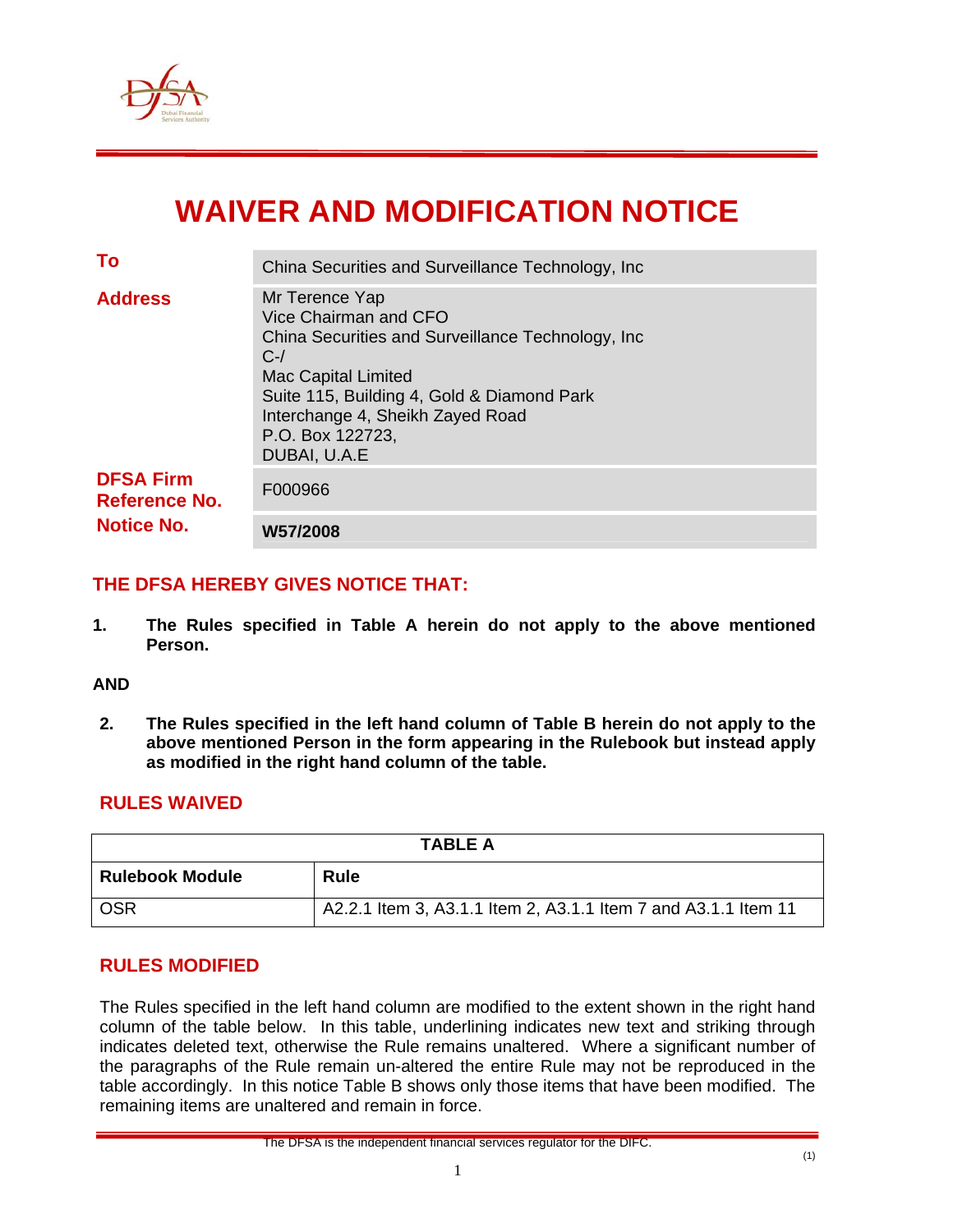

| <b>TABLE B</b>                |                                                                                                                                                                                                                                        |                                                                                                                           |                    |                                            |  |  |  |
|-------------------------------|----------------------------------------------------------------------------------------------------------------------------------------------------------------------------------------------------------------------------------------|---------------------------------------------------------------------------------------------------------------------------|--------------------|--------------------------------------------|--|--|--|
| Rule                          | <b>Modified Text</b>                                                                                                                                                                                                                   |                                                                                                                           |                    |                                            |  |  |  |
| OSR A 3.1.1,<br>Item 1        | Event                                                                                                                                                                                                                                  | Threshold for decision                                                                                                    | <b>Shares</b>      | Certificates<br>Over<br><b>Shares</b>      |  |  |  |
|                               | An alteration of the constitutional documents of the Reporting<br>Entity including any alteration to the memorandum of<br>association, articles of association, bye-laws or any other<br>instrument constituting the Reporting Entity. | Majority or in accordance<br>with the Issuer's Bylaws<br>and the<br>relevant<br>statute.                                  | $\sf X$<br>US      | X                                          |  |  |  |
| <b>OSR A3.1.1,</b><br>Item 6. | Event<br>The granting of Share components to the Issuer's Directors'<br>or Employees' compensation schemes.                                                                                                                            | Threshold for decision<br>Majority or in accordance<br>with the Issuer's Bylaws<br>the relevant<br>US.<br>and<br>statute. | <b>Shares</b><br>X | Certificates<br>Over<br><b>Shares</b><br>X |  |  |  |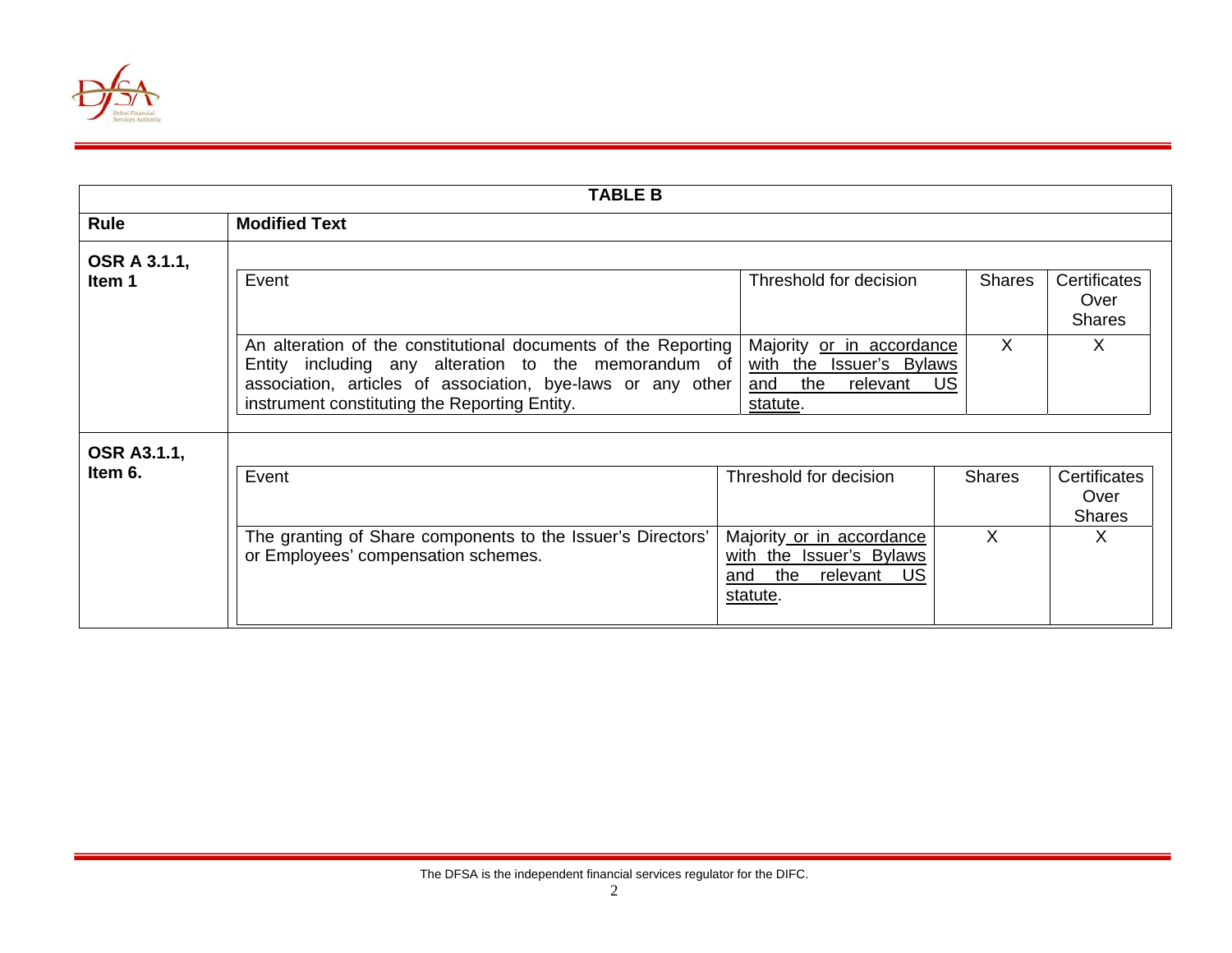

| <b>OSR A3.1.1,</b> |                                                                                   |                                                                                                   |               |                                       |  |
|--------------------|-----------------------------------------------------------------------------------|---------------------------------------------------------------------------------------------------|---------------|---------------------------------------|--|
| Item 6.            | Event                                                                             | Threshold for decision                                                                            | <b>Shares</b> | Certificates<br>Over<br><b>Shares</b> |  |
|                    | The granting of authority to the Governing Body of the Issuer<br>to allot Shares. | Majority or in accordance<br>with the Issuer's Bylaws<br>US<br>the<br>relevant<br>and<br>statute. | X             | v<br>⋏                                |  |